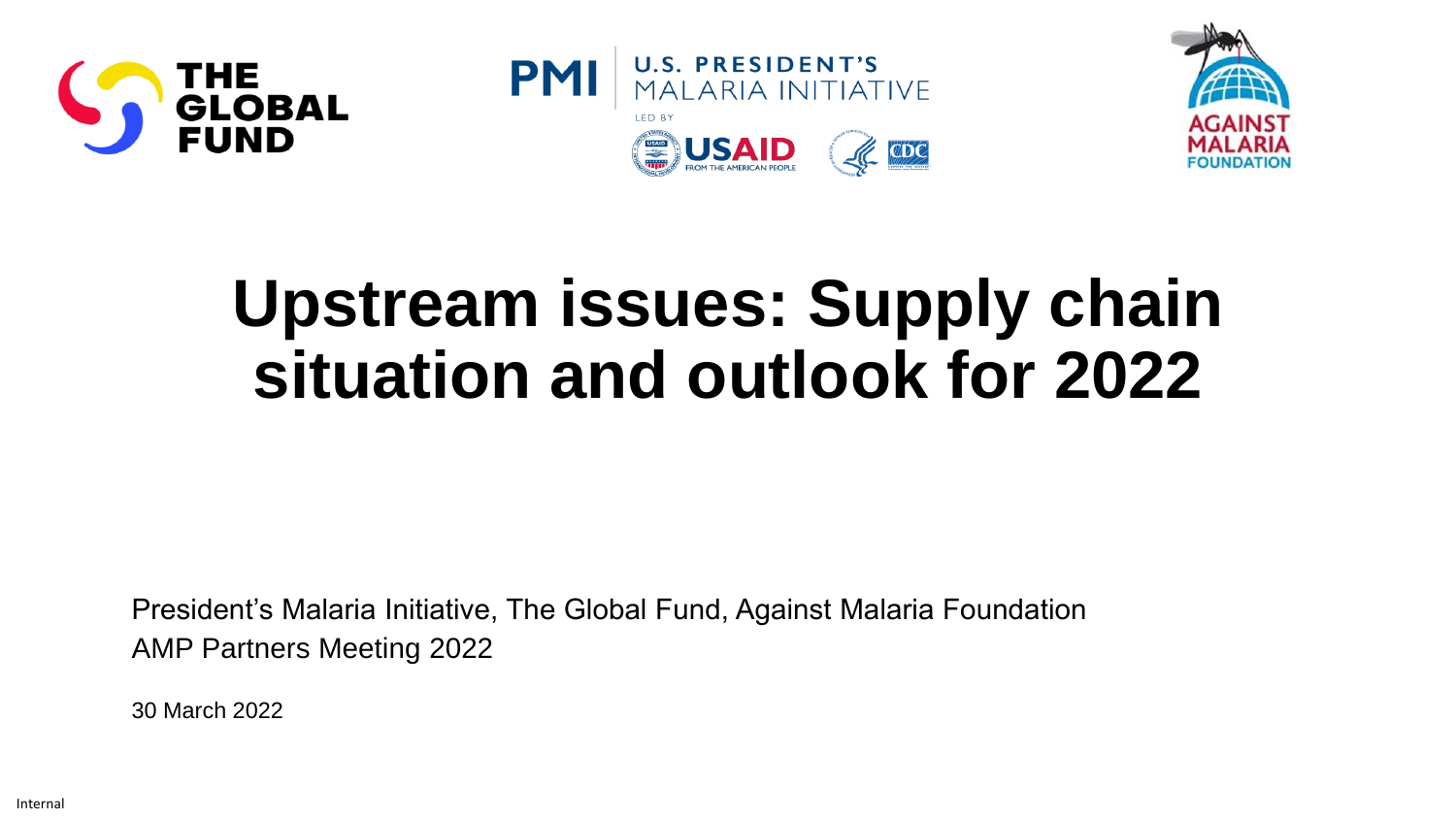# **Outline**

- 1. General overview Clarisse Morris
- 2. Financers' experience
	- GF Clarisse Morris
	- PMI Chris Warren
	- AMF Julian Austin

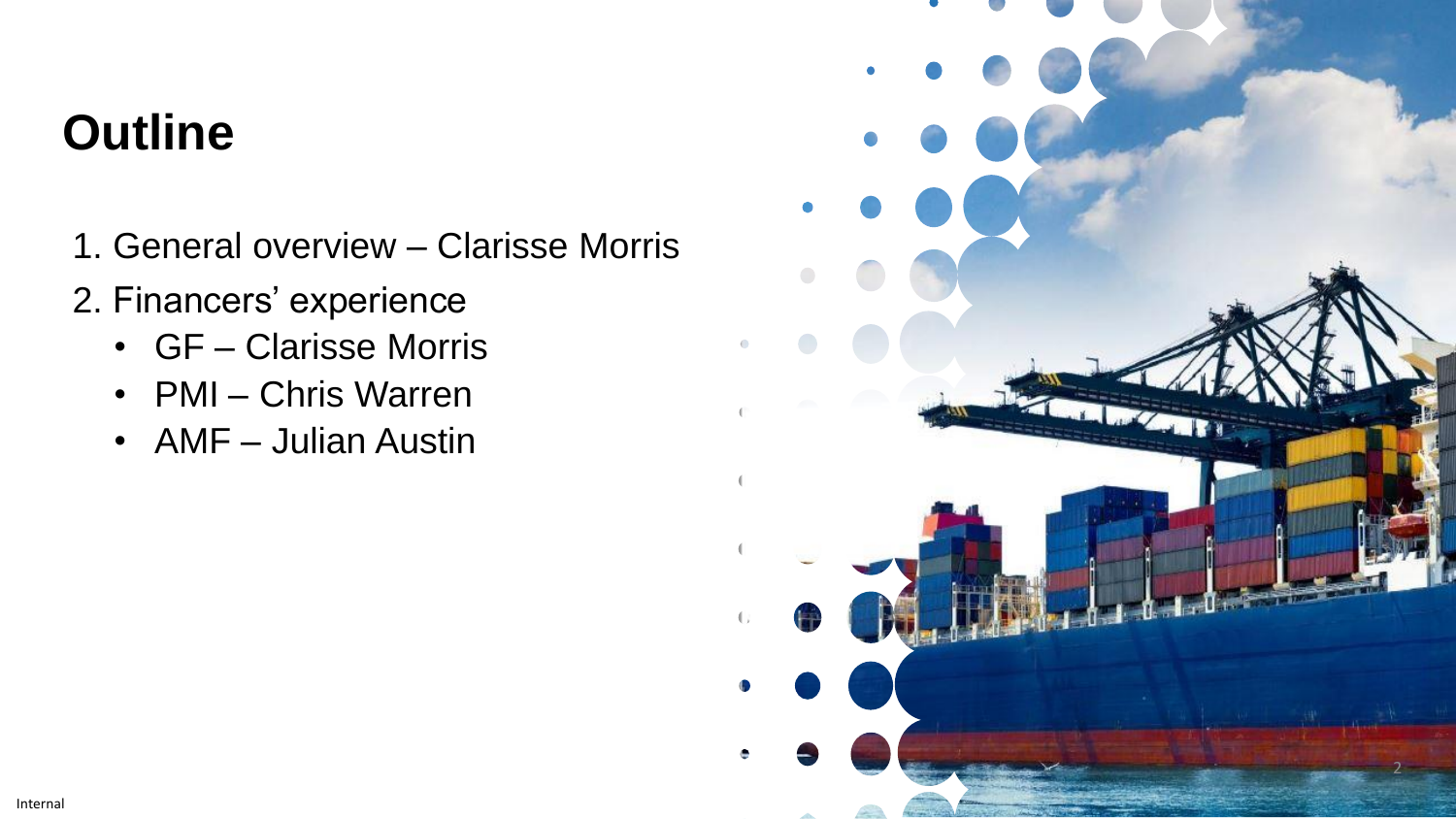# **Current supply chain situation remains heavily impacted by COVID-19**

- Reduced and unreliable availability of freight capacity.
- Reduced number of shipping containers at dispatch ports in China, Indiă and Vietnam.
- **Disruptions and/or congestion at ports e.g.** due to lockdowns.
- Freight costs already increased in 2021; further increase is expected due to Russia-Ukraine conflict's impact on crude oil prices.
- Crude oil price increase also to affect plastics price leading to LLIN price increase.

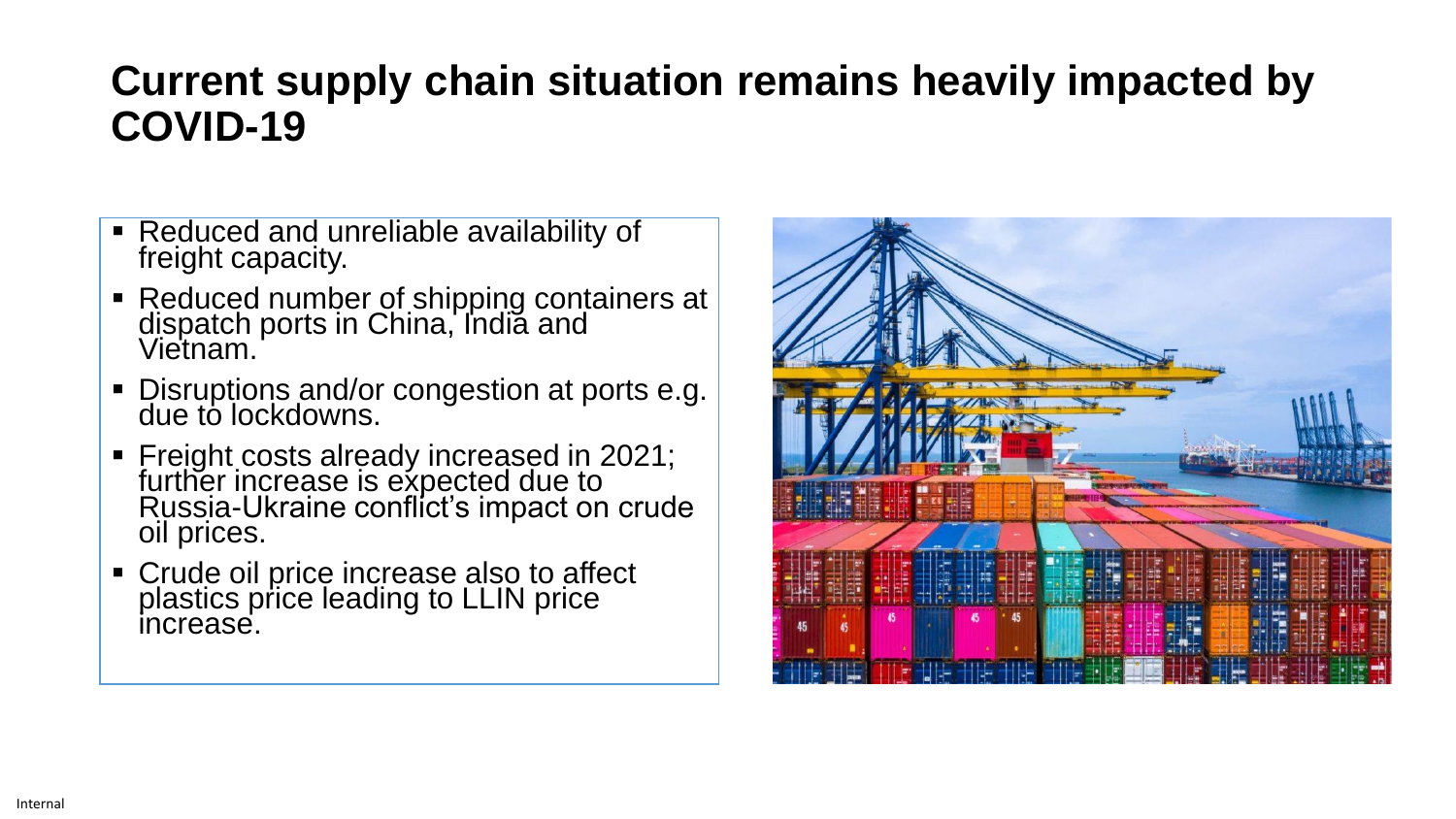# **Global Fund experience**

# In 2021 34 PPM countries procured 133m nets

#### **Challenges**

- Delayed shipments due to lack of containers and/or vessels.
	- Suppliers required to store nets for longer periods (storage costs).
	- Full supplier warehouses can lead to production delays.
- Freight cost increases put pressure on grant budgets.

#### **Impact on lead time**

- Average booking delays around 4 5 weeks.
- Total estimated lead time from order entry (wambo) to delivery in-country:
	- Pyrethroid-only nets: up to 8 months
	- PBO nets, dual a.i. nets: up to 12 months

#### **Mitigating actions**

- **Staggering shipments in smaller lots requiring** less containers at once.
- Clarifying required delivery period rather than only a delivery date.
- Closer collaboration between procurement service agent, freight forwarders and PRs on ongoing orders and anticipated volumes.
- Continue requesting countries to place orders as early as possible for improved visibility.
- **PRs to consult latest delivery planning guide** available on GF website  $(EN / FR)$  $(EN / FR)$  $(EN / FR)$  $(EN / FR)$  $(EN / FR)$  for all health commodities.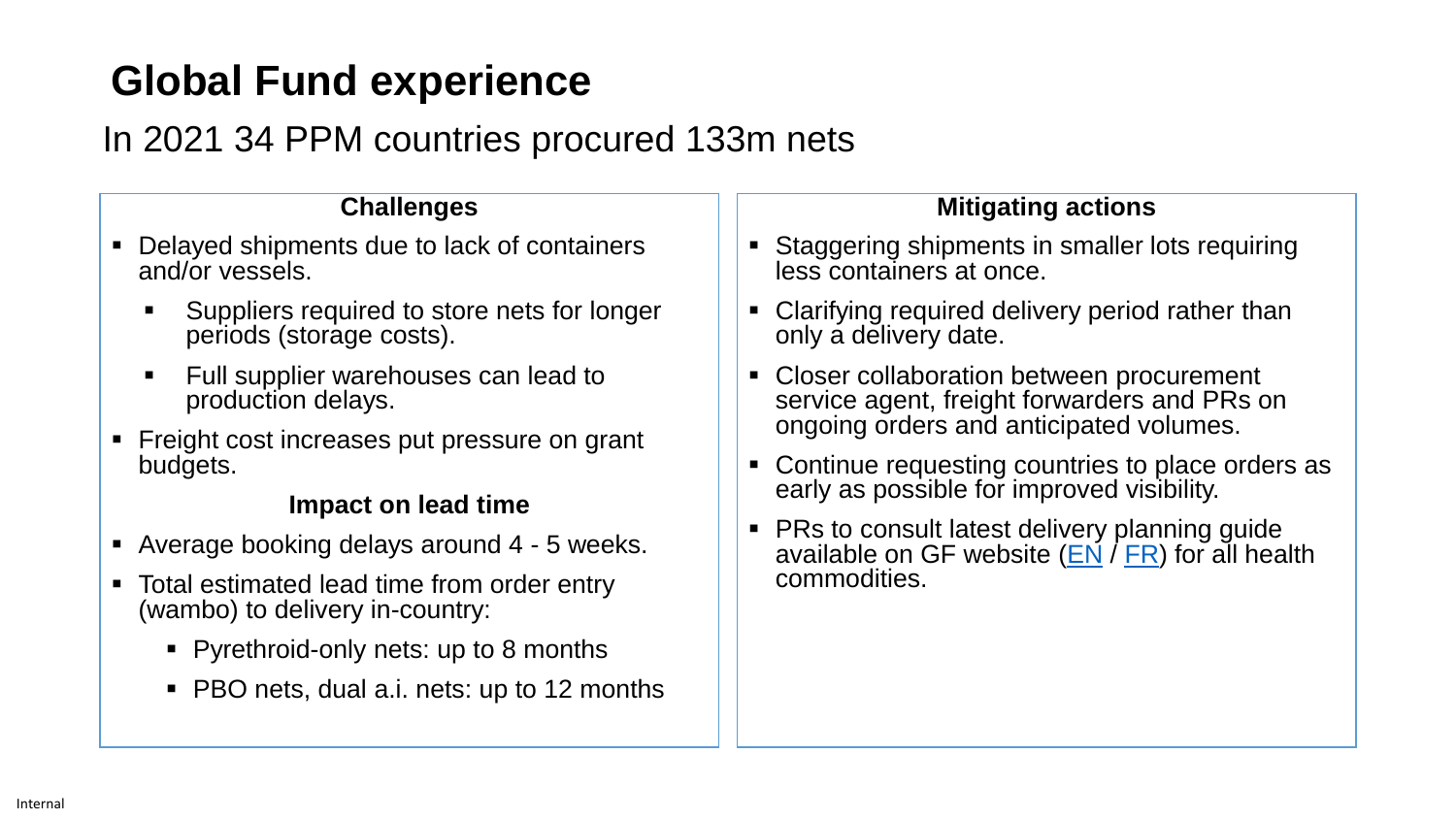# **PMI experience**

#### **Challenges**

- Shortages of all container types in India, Europe and China causing pick-up delays, transshipment delays, missed sailings throughout the world.
- Shortages of critical raw material.
- COVID-19 lockdowns stopping port and manufacturing operations.
- **EXEC** Carriers sometimes not honoring contract rates though PMI is not seeing significant increase in freight cost due to COVID.

### **Impact on lead time**

■ Pick-up delays (3-5 weeks), rolled sailings, transshipment delays.

## **Mitigating actions**

- Maintaining allocation strategy over previous spot tendering.
- Reducing the quantity of each shipment lot to reduce the quantity for required containers to be sourced at a time